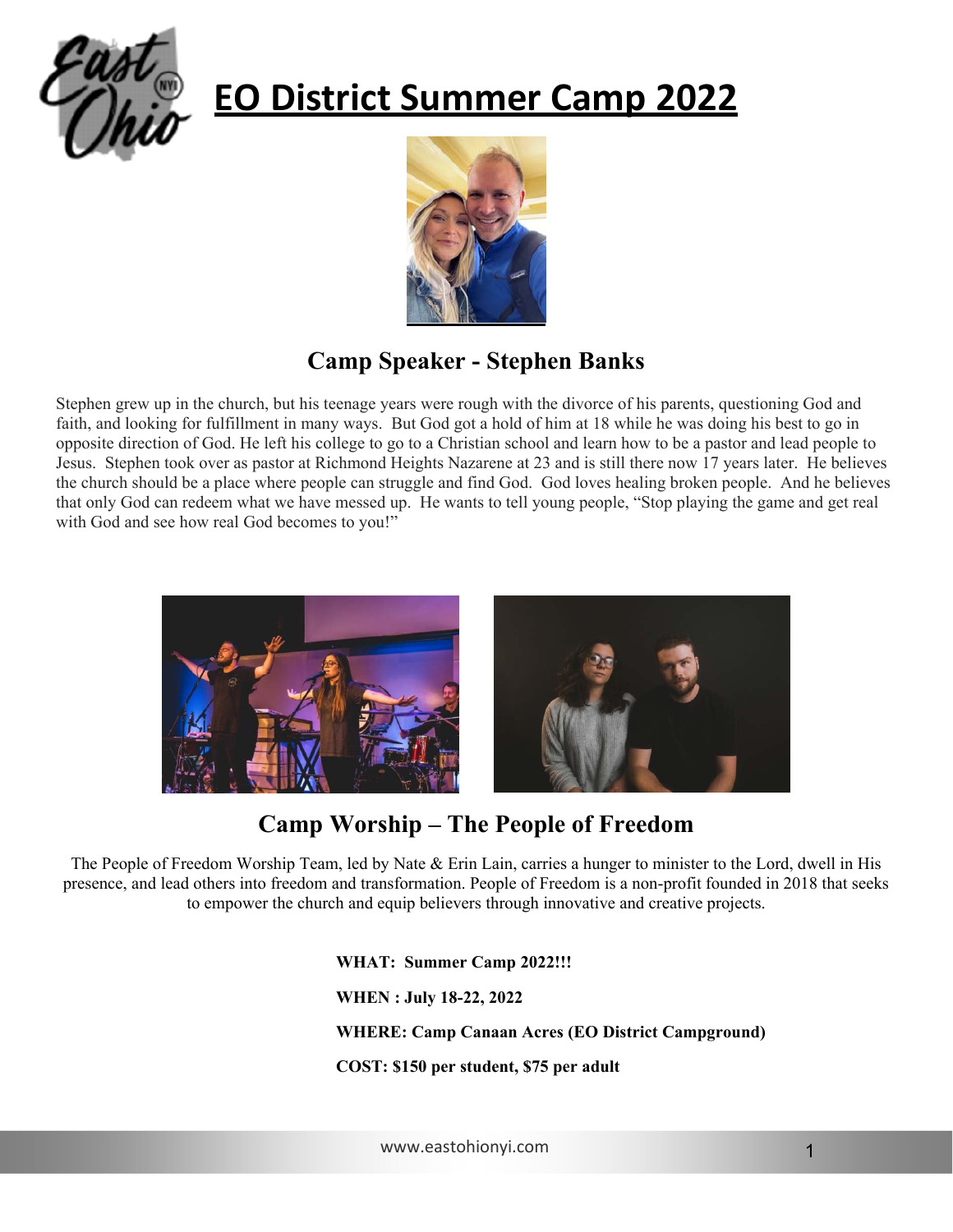## **2022 EO NYI Summer Camp**

#### **WHAT YOU NEED TO KNOW**

- 1. Cost is \$150 per student. Please go to www.eastohionyi.com for up-to-date camp information. There will be NO WALK-IN registrations - you must register ahead of time, so we have a proper count. Also, there will be **NO REFUNDS** after July 1. If a student must cancel, it is the responsibility of the local church to find another student to take their place or assume the cost of cancellation.
- 2. Payment must be paid at time of registration with **ONE check from your local church** made payable to East Ohio NYI. It is preferable to register all students/adults at once, but students/adults can be added to your church account after the initial registration until June 30.
- 3. Adult leaders must be 21 and be Naz‐Safe certified and meet all the requirements that are a part of that certification. An application for ALL adults serving at EO Summer Camp 2021 MUST be completed and submitted before May 1, 2022. **You must send 1 adult leader for 1‐7 teens, 2 adults for 8‐14 teens, and 3 to 4 adults for 15+ teens**. Your teens will not be permitted to attend without an adult leader from your church or an agreement made to allow your teen to attend with another church.
- **4.** Adult leaders will be responsible to coordinate with the Camp Nurse to see that teens' medical needs are taken care of.
- **5. Camp Check‐in begins Monday, July 18 at 1:00pm and ends at 3:00pm.**
- **6. Dismissal is at 11 AM on Friday, July 22. All students must be picked up no later than 12:00 PM.**
- 7. Summer Camp is held at Canaan Acres Camp in Louisville, OH. **8020 Nazarene Ave NE, Louisville, OH 44641**

#### **IMPORTANT DATES TO REMEMBER**

**March 1** – Summer Camp Registration Opens!

**May 1** – Adult Leader Applications Due.

**June 30** – Final Day for Summer Camp Registration – Forms AND payment **MUST** be received by June 30! **LEADERS – Make sure you fill out Group Registration Forms and attach them AND payment to registrations. July 1** – NO Refunds after this date (see above).

**July 5** – Email Confirmation to Group Contact with list of students and adults registered and payments made. **July 12** – LAST day to make any changes to group registration and/or pay group balance.

**July 18‐22** – Summer Camp 2022 (In order for group to check in, account balance MUST be paid in full)

#### **Camp Theme Nights**

*Bring some outfits for our fun theme nights each evening! Win prizes for yourself and MEGA points for your team!!!* 

**Monday** – Nerd Night (Get those pocket protectors and taped up glasses ready!)

**Tuesday** – 50's Night (Grease back that hair and put on those poodle skirts!)

**Wednesday** – Hawaiian Night (**NO** coconut shell bras – Understand Jan Winnale?!?!)

**Thursday** – "Fuggetaboutit" Night (Italian Theme – think Mafia minus all the killing and extortion)

**Any questions should be directed to Brian Daniels (740‐462‐8032); Email: pastorbriandaniels@gmail.com**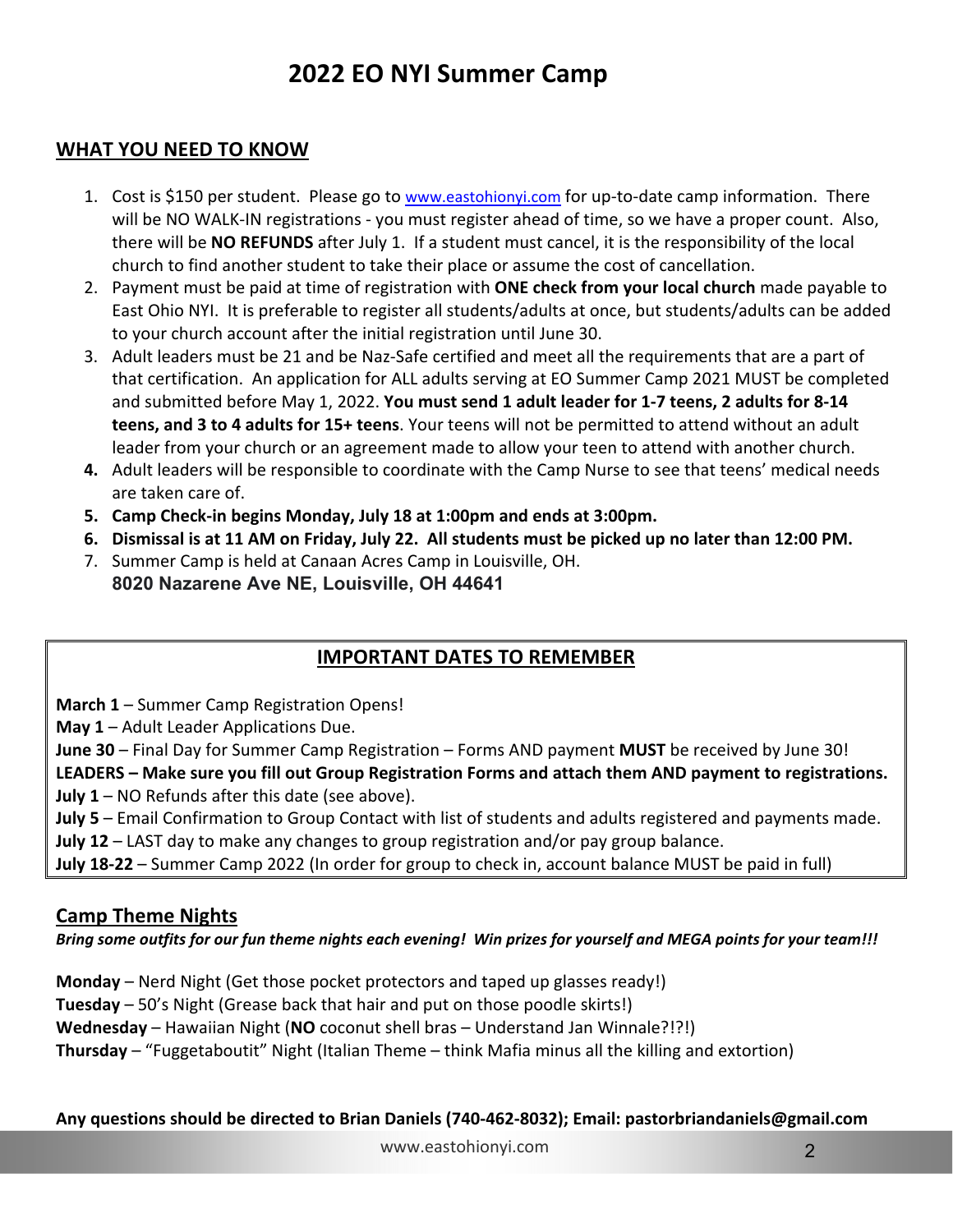## **Summer Camp 2022 Student Registration & Medical Release**

#### **COST: \$150 per Student**

| Student's Name  |               | M       | F                                                                                                                                                                                                                                                                         |                                   |
|-----------------|---------------|---------|---------------------------------------------------------------------------------------------------------------------------------------------------------------------------------------------------------------------------------------------------------------------------|-----------------------------------|
| Age             | Date of Birth | Phone ( | <b>Contract Contract Contract</b><br><u>and the state of the state of the state of the state of the state of the state of the state of the state of the state of the state of the state of the state of the state of the state of the state of the state of the state</u> |                                   |
| Address         |               | City    | State                                                                                                                                                                                                                                                                     | $\mathop{\mathrm {Zip}}\nolimits$ |
| Grade in School | E-Mail        |         |                                                                                                                                                                                                                                                                           |                                   |
| Parent's Email  |               |         |                                                                                                                                                                                                                                                                           |                                   |
| Church          |               | Pastor  |                                                                                                                                                                                                                                                                           |                                   |

**T-Shirt Size** *(T-shirt included in camp costs. Additional t-shirts can be purchased for \$10 if available)* 

| Small | Medium | Large | X-Large | 2XL | 3XL | 4XL |
|-------|--------|-------|---------|-----|-----|-----|
|       |        |       |         |     |     |     |

To whom it may concern;

The undersigned does hereby give permission for our  $(my)$  student,  $\qquad \qquad \text{to}$ attend and participate in activities at Summer Camp 2022 sponsored by the East Ohio District N.Y.I. on July 18-22, 2022.

We (I) authorize an adult in whose care the minor has been entrusted to consent to an X-ray examination, anesthetic, medical, surgical or dental diagnosis or treatment, and hospital care, to be rendered to the minor under the general or special supervision and on the advice of any physician or dentist licensed under the provisions of the Medical Practice Act on the medical staff of a licensed hospital or medical care facility.

 The undersigned shall be liable and agree(s) to pay all costs and expenses incurred in connection with such medical and/or dental services rendered to the aforementioned child pursuant to this authorization.

 Should it be necessary for our (my) student to return home due to medical reasons or otherwise, the undersigned will assume all transportation costs.

List the name(s) and dosage(s) of any medications you will be taking during EO SUMMER CAMP

List any medications you are allergic to:

List any medical conditions or activity limitations:

| Family Physician          | Phone                             |
|---------------------------|-----------------------------------|
| <b>Family Dentist</b>     | Phone (                           |
| <b>Insurance Provider</b> | Policy Number                     |
| Parent/Guardian           | Relationship                      |
| Phone: Day (<br>Evening ( | Other<br>$\overline{\phantom{0}}$ |

 $\mathcal{L}_\mathcal{L} = \mathcal{L}_\mathcal{L} = \mathcal{L}_\mathcal{L} = \mathcal{L}_\mathcal{L} = \mathcal{L}_\mathcal{L} = \mathcal{L}_\mathcal{L} = \mathcal{L}_\mathcal{L} = \mathcal{L}_\mathcal{L} = \mathcal{L}_\mathcal{L} = \mathcal{L}_\mathcal{L} = \mathcal{L}_\mathcal{L} = \mathcal{L}_\mathcal{L} = \mathcal{L}_\mathcal{L} = \mathcal{L}_\mathcal{L} = \mathcal{L}_\mathcal{L} = \mathcal{L}_\mathcal{L} = \mathcal{L}_\mathcal{L}$ 

 $\mathcal{L}_\mathcal{L} = \mathcal{L}_\mathcal{L} = \mathcal{L}_\mathcal{L} = \mathcal{L}_\mathcal{L} = \mathcal{L}_\mathcal{L} = \mathcal{L}_\mathcal{L} = \mathcal{L}_\mathcal{L} = \mathcal{L}_\mathcal{L} = \mathcal{L}_\mathcal{L} = \mathcal{L}_\mathcal{L} = \mathcal{L}_\mathcal{L} = \mathcal{L}_\mathcal{L} = \mathcal{L}_\mathcal{L} = \mathcal{L}_\mathcal{L} = \mathcal{L}_\mathcal{L} = \mathcal{L}_\mathcal{L} = \mathcal{L}_\mathcal{L}$ 

**Signature Parent/Guardian \_\_\_\_\_\_\_\_\_\_\_\_\_\_\_\_\_\_\_\_\_\_\_\_\_\_\_\_\_\_\_\_\_\_\_\_\_\_\_\_\_\_\_\_\_\_\_ Date \_\_\_\_\_\_\_\_\_\_\_\_\_\_\_\_\_\_\_\_\_\_**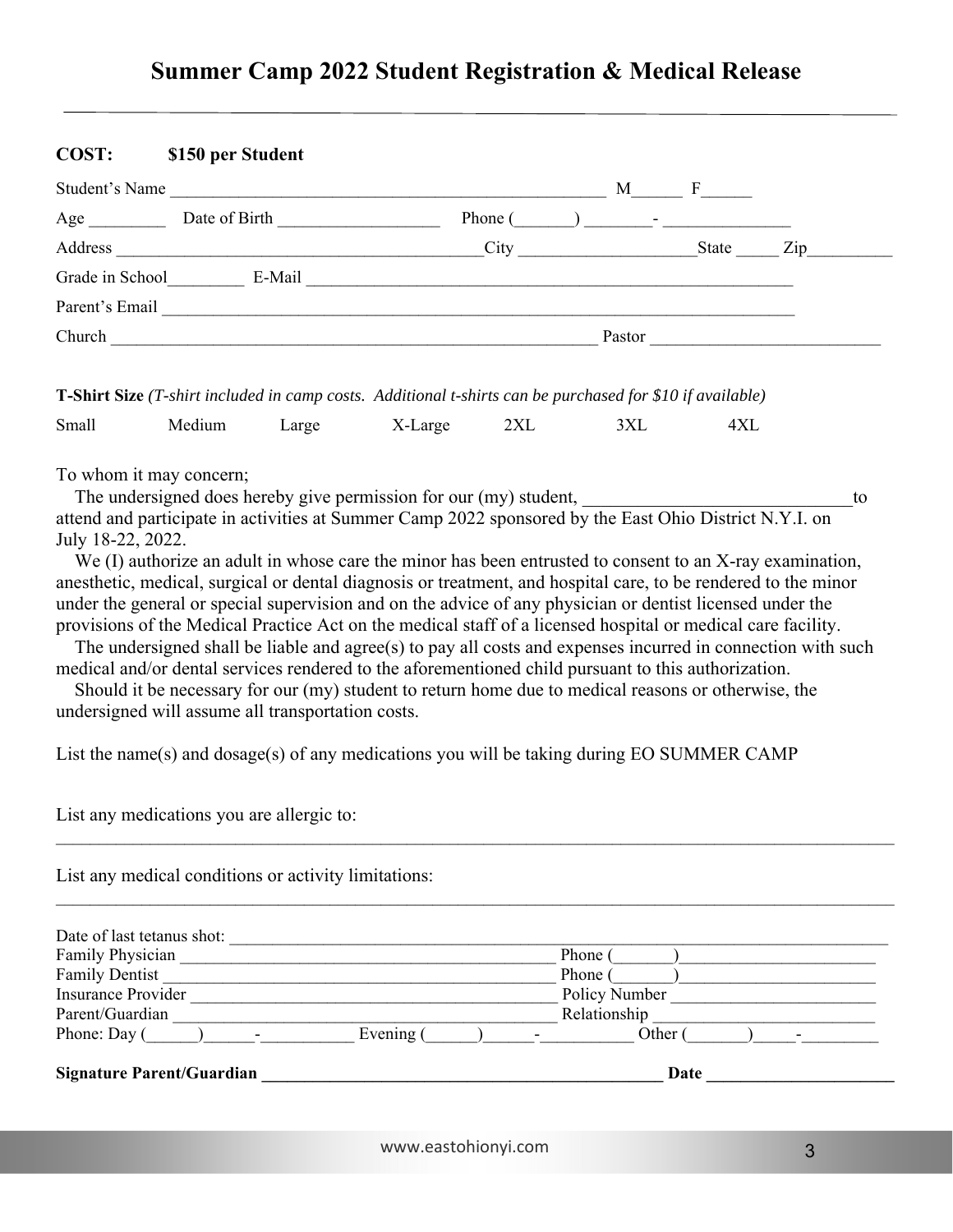## **GENERAL RULES & GUIDELINES**

1. Participation is required for all events – plan to be part of everything!

2. Listen to and obey all EO Camp Leadership, Canaan Acres staff & adult sponsors.

3. No girls in the guy's cabins at ANY time. No guys in the girl's lodging at ANY time. No exceptions!

4. NO PDA (public displays of affection)!

5. Girls and guys are expected to behave and dress with modesty. As you pack, be careful to not bring anything that you might get in trouble for. If you aren't sure, ask your youth leader or just leave it home. We want our focus on growing in Christ, developing relationships and having fun!

6. No drugs, alcohol, vaping or tobacco products allowed.

7. We will not tolerate any intimidation, threats, bullying, disruptive behavior, reckless endangerment, or physical violence to self and others. This is a safe place, everyone is equal, and we want everyone to have a great time!

8. No weapons or destructive devices of any kind.

9. Theft of damage to property will not be tolerated. Student, Parents and Home Church will be held financially responsible if this situation arises.

10. No profane or abusive language (including those printed on clothing items).

11. Sexual harassment and/or sexual misconduct will not be tolerated and will result in immediate dismissal.

12. All medications must be given to the camp nurse at Camp Registration (Monday, July 18<sup>th</sup>, 1-3 PM)

13. Campers may not leave the campground at any time without prior approval from the camp director and without adult supervision. If, for some reason, a camper drives themselves to camp, keys must be turned into camp staff at registration.

14. Cell phones are solely the responsibility of whoever brings one. Canaan Acres nor the EO NYI staff is responsible for replacing lost or stolen cell phones or electronic devices, nor are we able to stop all activities in order to launch an investigation. We recommend leaving cell phones at home as we cannot guarantee their safety.

Any breach of the above policy will result in parent and/or youth sponsor transporting student home at their own expense.

The undersigned does also hereby give permission for our(my) student to ride in any vehicle designated by the adult in whose care the minor has been entrusted while attending and participating in the EO District Summer Camp sponsored by the East Ohio District N.Y.I. This form also serves as a Photo Release for East Ohio District, East Ohio NYI and Camp Canaan Acres.

I have read and agree to the above:

| <b>Parent/Guardian Signature</b> | Date |
|----------------------------------|------|
|                                  |      |
| <b>Student Signature</b>         | Date |

## **EAST OHIO NYI TEEN SUMMER CAMP**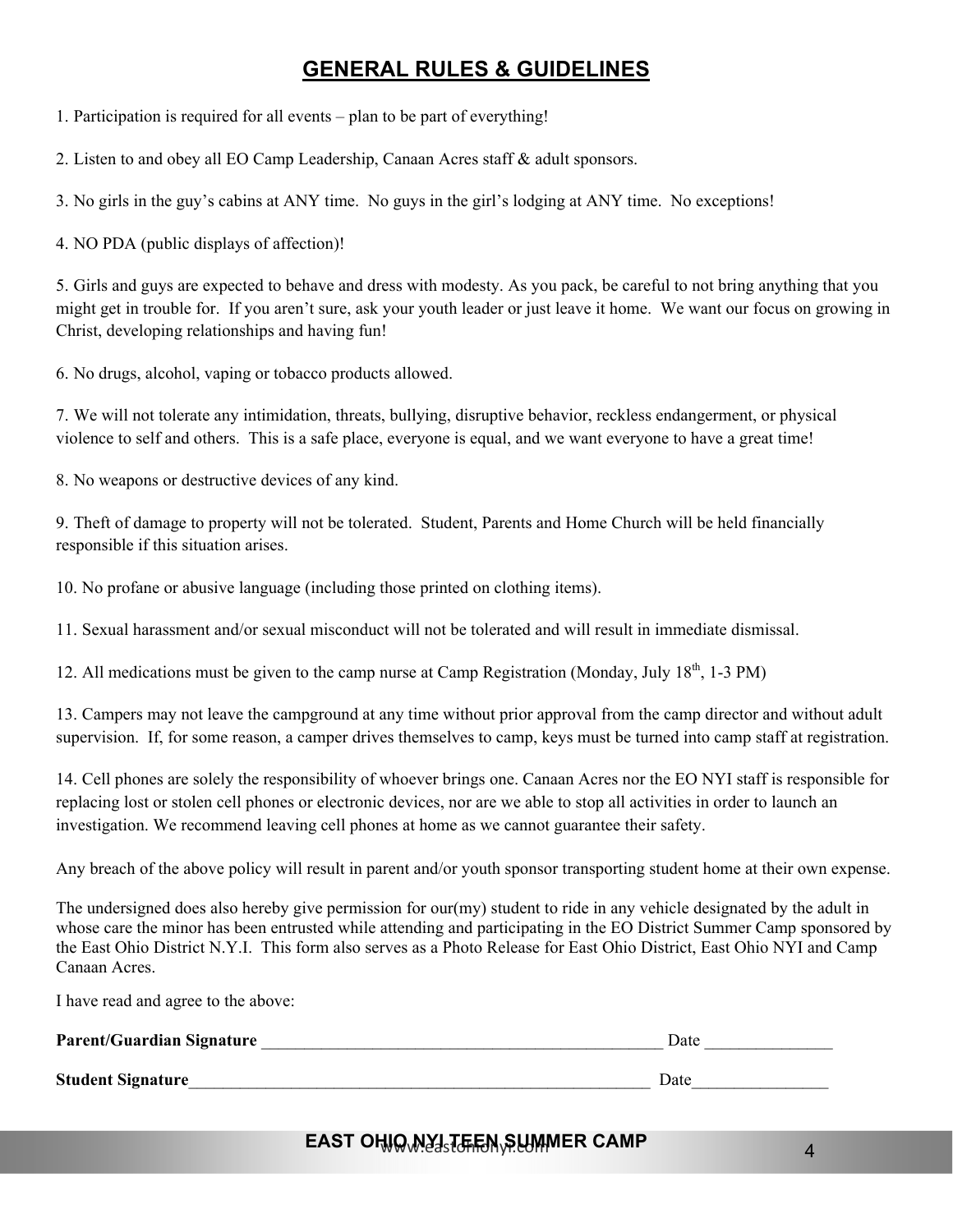### **EO SUMMER CAMP PACKING LIST**

- o Bible
- o Pens
- o Bug Repellant
- o Comfortable Shoes
- o Deodorant
- o Two outfits per day (write your name on the tag)
- o Costumes for Theme Nights
- o Socks
- o Underwear
- o Messy Outfit that can be destroyed!
- o Flip Flops/Shower Shoes
- o Deodorant
- o Garbage Bags for wet clothes
- o Ziplock Bags for Clothes and Shoes
- o Soap
- o Shampoo
- o Deodorant
- o Toothbrush
- o Toothpaste
- o 4‐5 Towels
- o Swimsuits (remember "modest is hottest")
- o Deodorant
- o Money for Snack Shack
- o Snacks/Drinks for Room (individual packages only)
- o Snacks/Prizes to "bribe" the **Room Raiders**
- o Twin‐sized Sheets
- o Deodorant
- o Pillow
- o Blanket/Sleeping Bag
- o Deodorant
- o Fan
- o Bring your medicine in original bottles or in a daily container with specific instructions written out about which medicine, dosage, time, etc. This helps our Camp Nurse out a lot!

#### **Camp Theme Nights**

*Bring some outfits for our fun theme nights each evening! Win prizes for yourself and MEGA points for your team!!!* 

**Monday** – Nerd Night (Get those pocket protectors and taped up glasses ready!)

**Tuesday** – 50's Night (Grease back that hair and put on those poodle skirts!)

**Wednesday** – Hawaiian Night (**NO** coconut shell bras – Understand Jan Winnale?!?!)

**Thursday** – "Fuggetaboutit" Night (Italian Theme – think Mafia minus all the killing and extortion)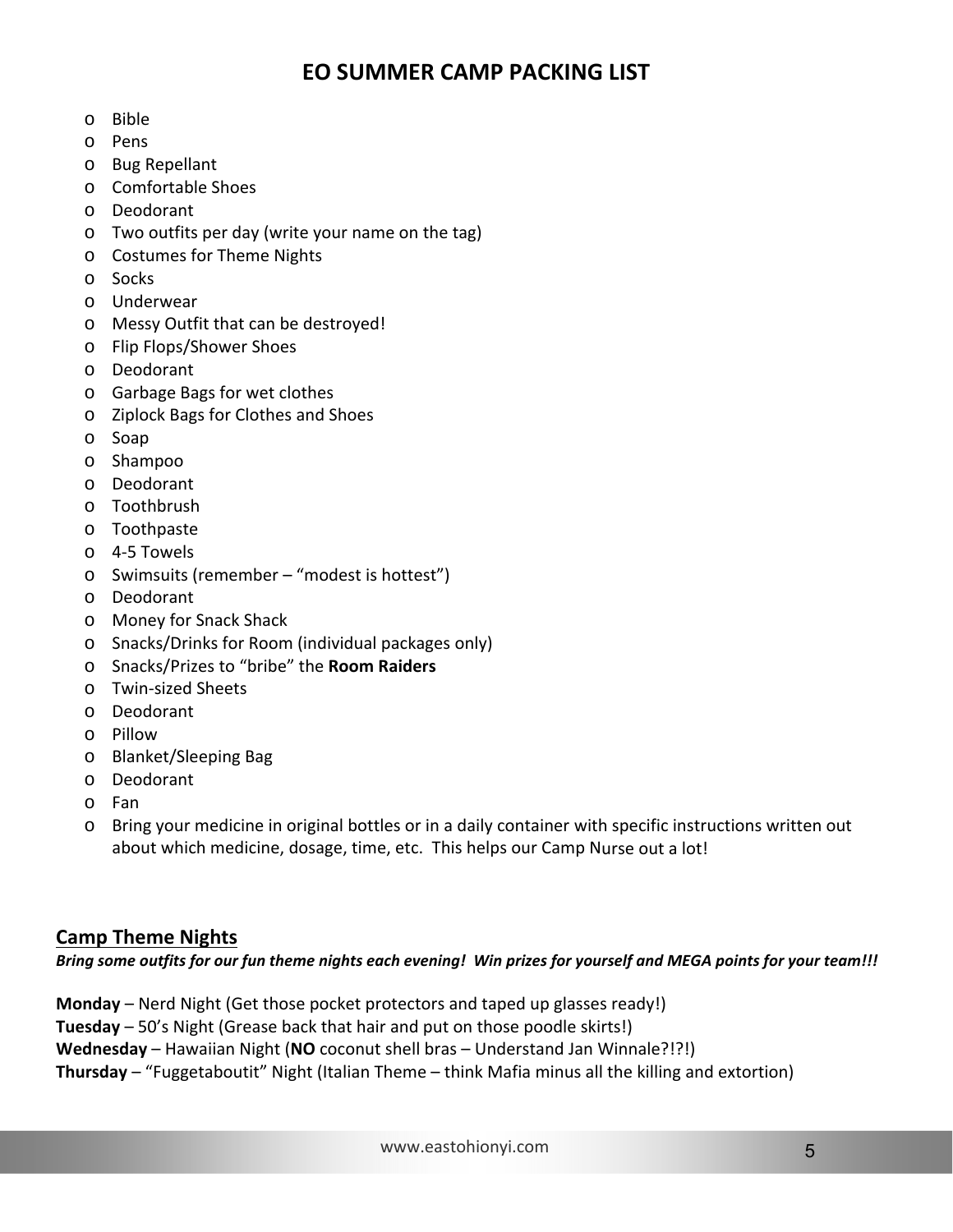## www.eastohionyi.com 6<br> **ADULT LEADER APPLICATION** 6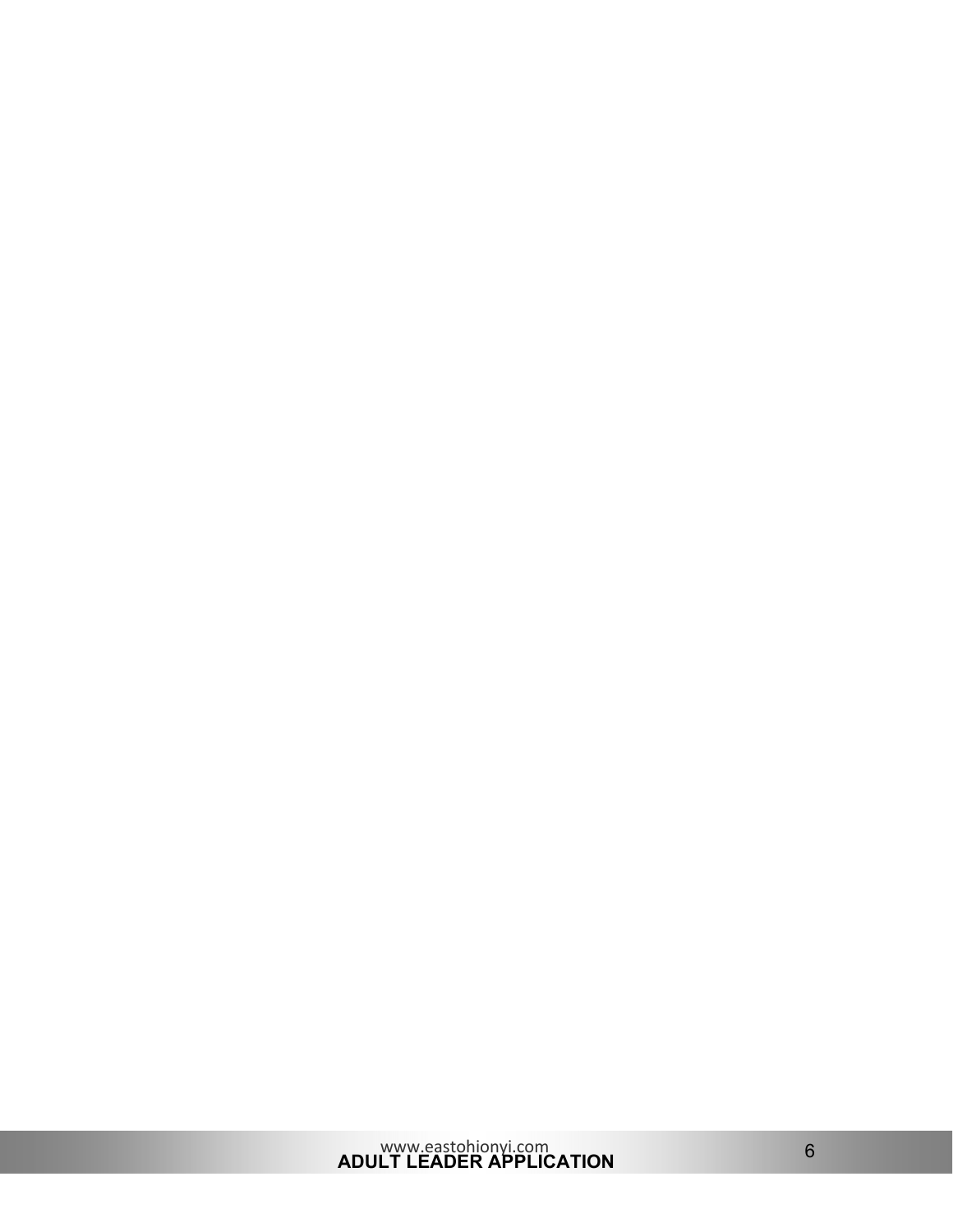#### **COST PER ADULT: Discounted Rate of \$75 July 18-22, 2022**

#### **BASIC INFORMATION**

|                                                                                                      |  | Member Regular Attendee          |  |
|------------------------------------------------------------------------------------------------------|--|----------------------------------|--|
|                                                                                                      |  |                                  |  |
|                                                                                                      |  |                                  |  |
| Naz Safe Certified? Yes No                                                                           |  |                                  |  |
|                                                                                                      |  |                                  |  |
| MINISTRY EXPERIENCE (list most recent first)                                                         |  |                                  |  |
| 1. Church: $\frac{1}{2}$                                                                             |  | City, State: ___________________ |  |
|                                                                                                      |  |                                  |  |
|                                                                                                      |  |                                  |  |
|                                                                                                      |  |                                  |  |
| Area of Ministry: __________________________________When (From-To): ________________________________ |  |                                  |  |
|                                                                                                      |  |                                  |  |
|                                                                                                      |  |                                  |  |
| Area of Ministry: __________________________________When (From-To): _____________                    |  |                                  |  |
| <b>Responsibilities:</b>                                                                             |  |                                  |  |

#### **ABOUT ME (Use back of form if needed)**

When did you give your life to Jesus Christ?

What have you been doing to grow spiritually in the last year?

Why do you want to be an adult leader for Teen Camp?

What special qualities can you contribute as a counselor?

How would you explain salvation to a student?

#### **PASTOR'S RECOMMENDATION**

I recommend this adult applying to serve as a camp leader for EO Summer Camp 2021 without reservation.

**Pastor's Name (printed): \_\_\_\_\_\_\_\_\_\_\_\_\_\_\_\_\_\_\_\_\_\_\_\_\_\_** 

Signature Date Date Communications and the Date Date Date Date

www.eastohionyi.com 7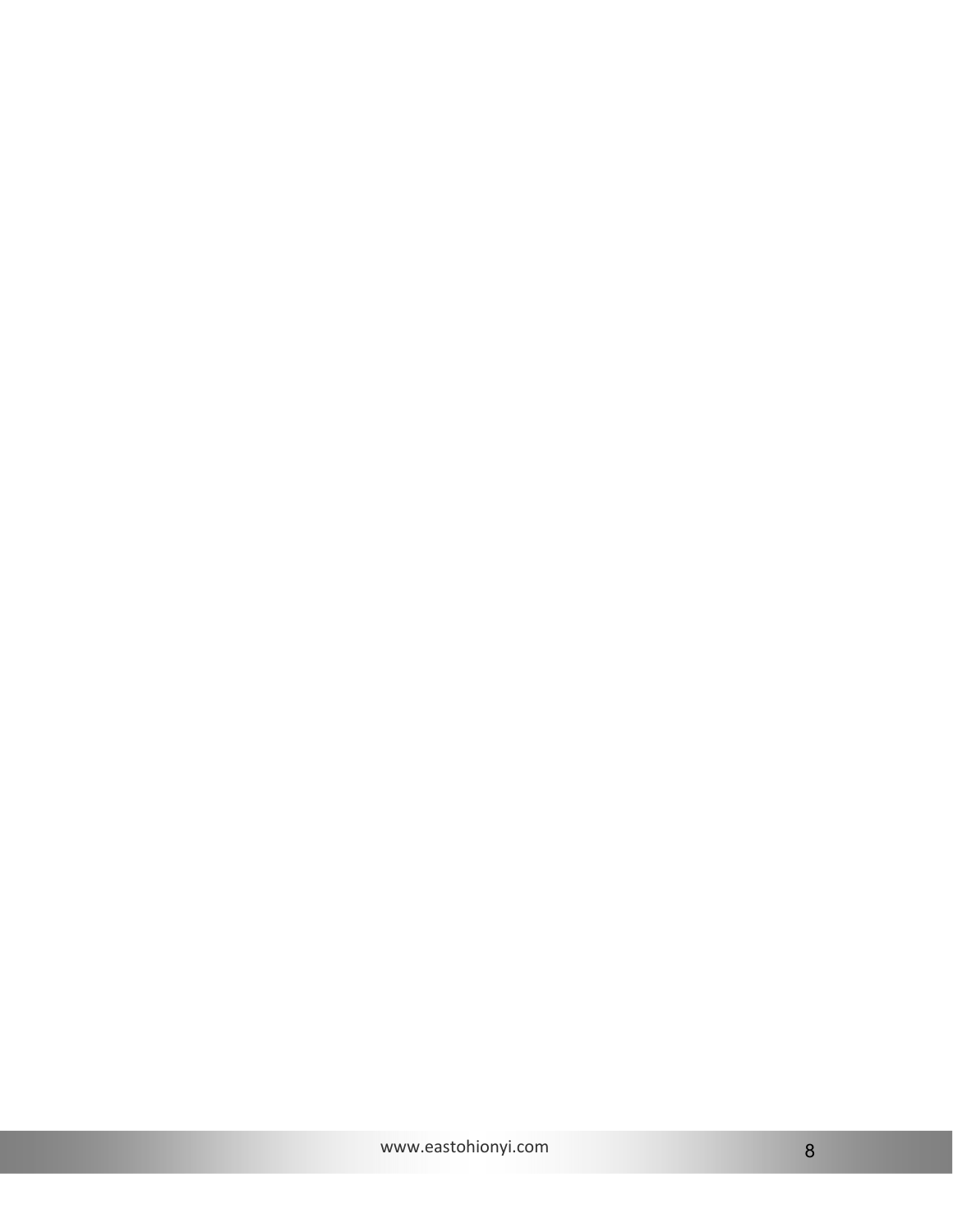

# **2017**<br>
2022 Summer Camp Group Registration<br> *Chio*<br> *ISTUDENTS ONLY (STUDENTS ONLY)*

| <b>Church Name:</b>   |
|-----------------------|
| Group Leader:         |
| Contact Phone #:      |
| <b>Contact Email:</b> |

| Last Name | <b>First Name</b> | Gender | Age | Grade | T-Shirt | Total              |
|-----------|-------------------|--------|-----|-------|---------|--------------------|
|           |                   | Male/  |     |       | Size    | <b>Amount Paid</b> |
|           |                   | Female |     |       |         |                    |
|           |                   |        |     |       |         |                    |
|           |                   |        |     |       |         |                    |
|           |                   |        |     |       |         |                    |
|           |                   |        |     |       |         |                    |
|           |                   |        |     |       |         |                    |
|           |                   |        |     |       |         |                    |
|           |                   |        |     |       |         |                    |
|           |                   |        |     |       |         |                    |
|           |                   |        |     |       |         |                    |
|           |                   |        |     |       |         |                    |
|           |                   |        |     |       |         |                    |
|           |                   |        |     |       |         |                    |
|           |                   |        |     |       |         |                    |
|           |                   |        |     |       |         |                    |
|           |                   |        |     |       |         |                    |
|           |                   |        |     |       |         |                    |
|           |                   |        |     |       |         |                    |
|           |                   |        |     |       |         |                    |
|           |                   |        |     |       |         |                    |
|           |                   |        |     |       |         |                    |
|           |                   |        |     |       |         |                    |
|           |                   |        |     |       |         |                    |
|           |                   |        |     |       |         |                    |
|           |                   |        |     |       |         |                    |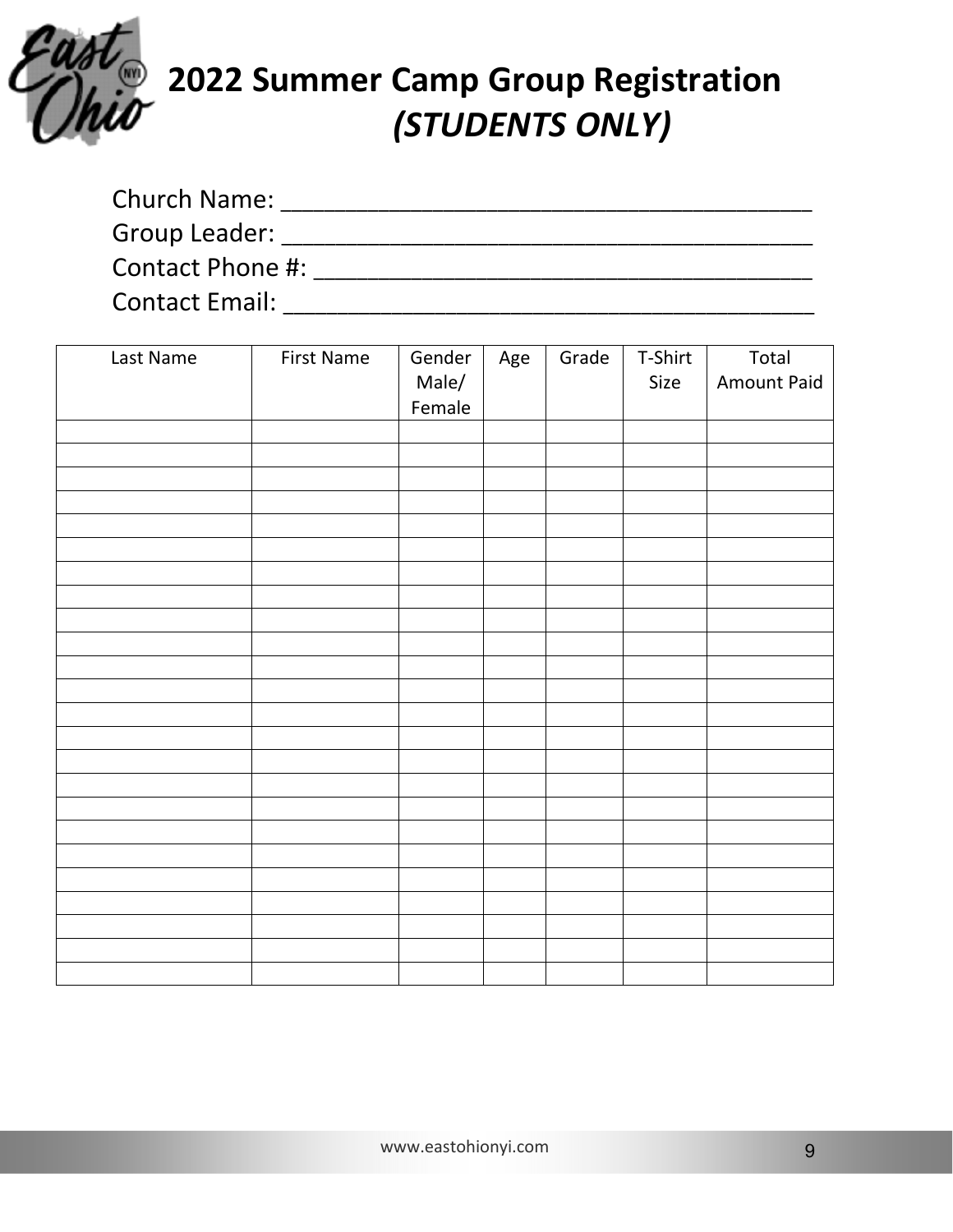

# **2022 Summer Camp Group Registration** *(STUDENTS ONLY)*

| <b>Church Name:</b>   |
|-----------------------|
| Group Leader:         |
| Contact Phone #:      |
| <b>Contact Email:</b> |

| Last Name | <b>First Name</b> | Gender<br>Male/<br>Female | Age | Grade | T-Shirt<br>Size | Total<br><b>Amount Paid</b> |
|-----------|-------------------|---------------------------|-----|-------|-----------------|-----------------------------|
|           |                   |                           |     |       |                 |                             |
|           |                   |                           |     |       |                 |                             |
|           |                   |                           |     |       |                 |                             |
|           |                   |                           |     |       |                 |                             |
|           |                   |                           |     |       |                 |                             |
|           |                   |                           |     |       |                 |                             |
|           |                   |                           |     |       |                 |                             |
|           |                   |                           |     |       |                 |                             |
|           |                   |                           |     |       |                 |                             |
|           |                   |                           |     |       |                 |                             |
|           |                   |                           |     |       |                 |                             |
|           |                   |                           |     |       |                 |                             |
|           |                   |                           |     |       |                 |                             |
|           |                   |                           |     |       |                 |                             |
|           |                   |                           |     |       |                 |                             |
|           |                   |                           |     |       |                 |                             |
|           |                   |                           |     |       |                 |                             |
|           |                   |                           |     |       |                 |                             |
|           |                   |                           |     |       |                 |                             |
|           |                   |                           |     |       |                 |                             |
|           |                   |                           |     |       |                 |                             |
|           |                   |                           |     |       |                 |                             |
|           |                   |                           |     |       |                 |                             |

## **TOTAL STUDENT REGISTRATIONS:\_\_\_\_\_\_\_\_\_\_\_\_\_\_\_\_\_**